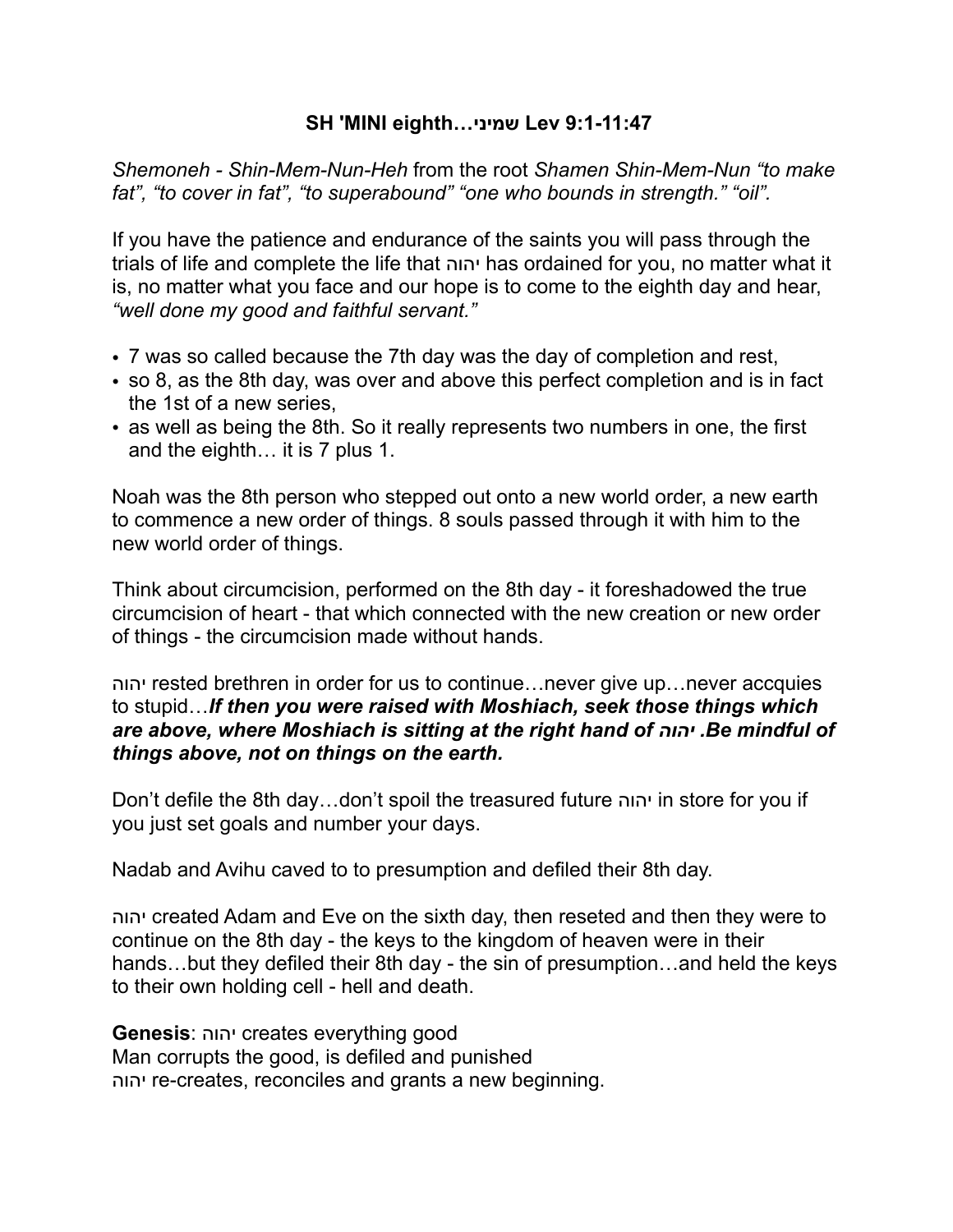**Exodus:** יהוה establishes a relationship with Israel Israel corrupts the relationship, defiles itself and is punished יהוה restores the law and begins anew with Israel.

**Leviticus:** יהוה establishes the priesthood The priests corrupt and defile themselves and are punished יהוה restores the priesthood affirming a new beginning.

**The all encompassing account:** יהוה established and planted a vineyard - Israel He leased it out to the Northern and Southern Kingdom to tend He sent his prophets to receive the fruit from both kingdoms But both kingdoms deified and killed the prophets He sent His Son both kingdoms defied and killed His Son But with that stone *The* Stone which the builders rejected he restored and begins a new structure with the corner stone.

Mystery Babylon will not make it through to the 8th day…she has defiled herself and is currently in her death throws like Nadab and Avihu.

The same keys can be used for….*.the kingdom of Heaven in you. Whatever you may bind on earth shall occur, having been bound in Heaven, and whatever you may loose on earth shall occur, having been loosed in Heaven…*.

*VAY 10:1 And Nadav and Avihu, the sons of Aharon, took each of them his censer* (*Machtah*, mem, chet, tav, heh - A device used for removing burning coals) *and put fire in it, and put incense on it, and offered strange fire before vuvh, which He commanded them not.*( where is it okay to put incense and fire in a mactah, in the Torah? I've never seen it! *2 And there went out fire from vuvh, and devoured them,and they died before vuvh. 3 Then Moshe said to Aharon, This is that which vuvh spoke, saying, I will be kadosh in them that come near Me, and before all the people I will be esteemed. And Aharon held his silence.4 And Moshe called Misha-El and El-Tzaphan, the sons of Uzzi-El the uncle of Aharon, and said to them, Come near, carry*  your brothers from before the Kadosh-Place out of the camp. (Araon's first cousins, not coheneim, therefore it's okay for them to become tamei ).5 *So they*  went near, and carried them in their coats out of the camp; (Devoured their souls, their bodies remained untouched as did their holy garments) *as Moshe had said.6 And Moshe said to Aharon, and to El-Azar and to Ithamar, his sons, Uncover not your heads, 2 neither tear your clothes; lest you die, and lest wrath come upon all the people: but let your brothers, kol beit Yisrael, mourn the burning which vuvh has lit. 7 And you shall not go out from the*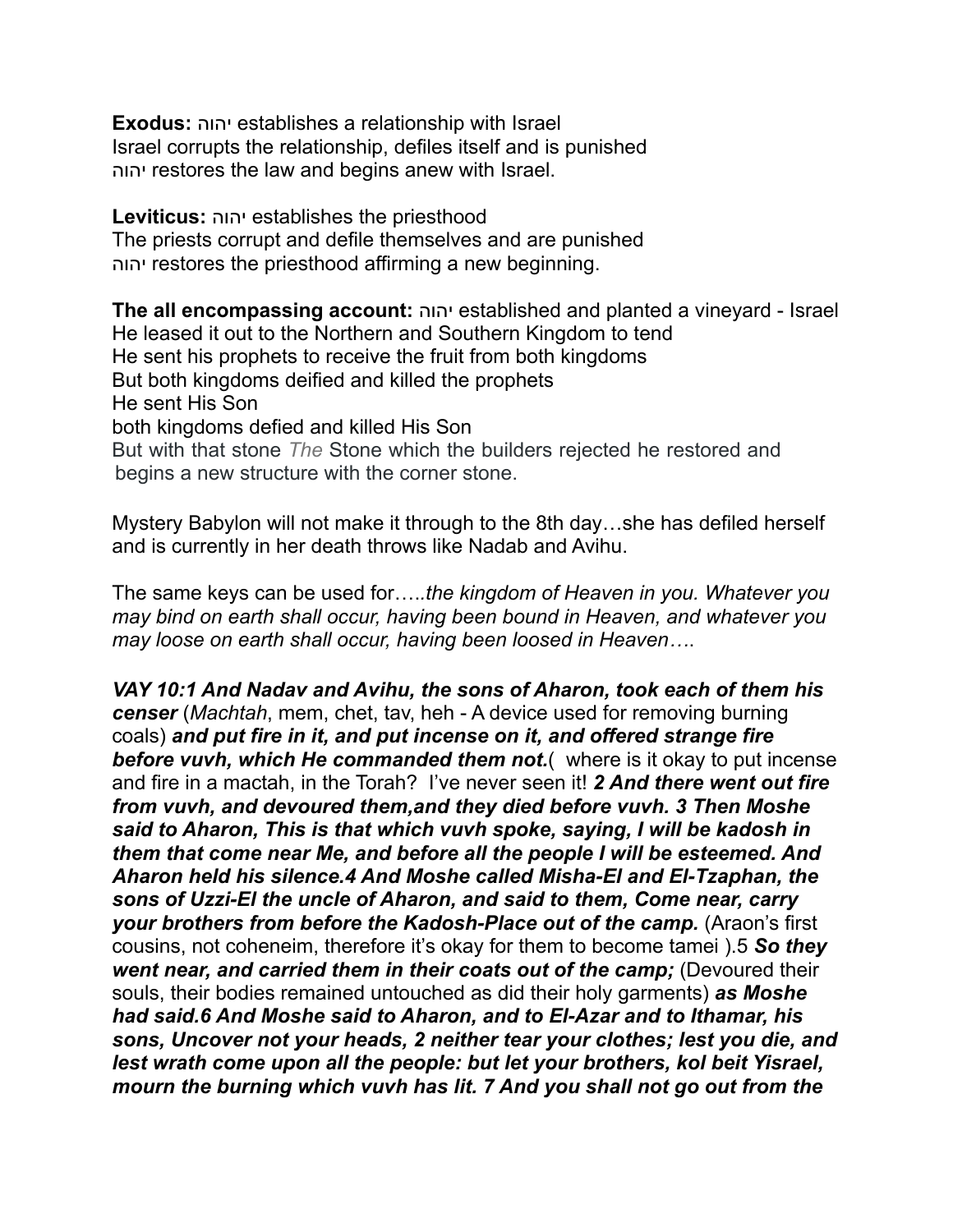*door of theTabernacle of the congregation, lest you die: for the anointing oil of vuvh is upon you. And they did according to the word of Moshe.*

*Heb 9:1 Then truly the first tabernacle NKJ/covenant KJV/priesthood had also ordinances of divine service and an earthly sanctuary. Heb 9:2 For the first tabernacle was prepared, in which was both the menorah, and the table, and the setting out of the loaves, which is called Holy Place. Heb 9:3 And after the second veil was a tabernacle which is called the Holy of Holies, Heb 9:4 having a golden censer.* (NKJ and many modern translations: *golden altar of incense)*

*"Altar of incense"* is not in the text, yet finds itself into many of the modern translations. This addition of *"Golden alter of incense"* has caused huge confusion because theologians couldn't reconcile this chapter in particular with the Mss text and a Hebrew TORAH mindset.

It was the *"Golden censer"* which *is* in the text that was brought from the Holy Place (Ex 30:1) into the Holy of Holies on Yom Kippur (Lev 16:12). *This is what our author is addressing!*

Yahusha's priesthood is greater in that it gives us unrestricted access to the Fathers mercy, unlike the Levitical priesthood that gave the High Priest once a year, limited access to the mercy seat.

To solidify our understanding of V.4, *'Mizbeiach'* **מזבח** for *"golden altar of incense"* isn't in the text.

*'Machtah'* **מהתה** meaning '*fire holder, censer or snuffdish'* rendered in the LXX as *'thumiaterion'* is the actual term that appears here in 9:4 *'censer.'*

#### **Generational iniquity or generational healing:**

**'Machtah' :** This is the very instrument that killed the first descendants of the priesthood that HERE the writer of the book of Hebrews contrasts as the very instrumental in the transference of priesthood that is used in the life giving ceremony of the priesthood that heals the generations.

Nadab and Abihu took unauthorized fire before יהוה - the sin of presumption. What is unholy and presumptuous?

On YK (Lev. 16:11) the Kohen Ha Gadol was permitted to put incense, a beaten portion inside the veil and it may be placed before the Ark of the testimony.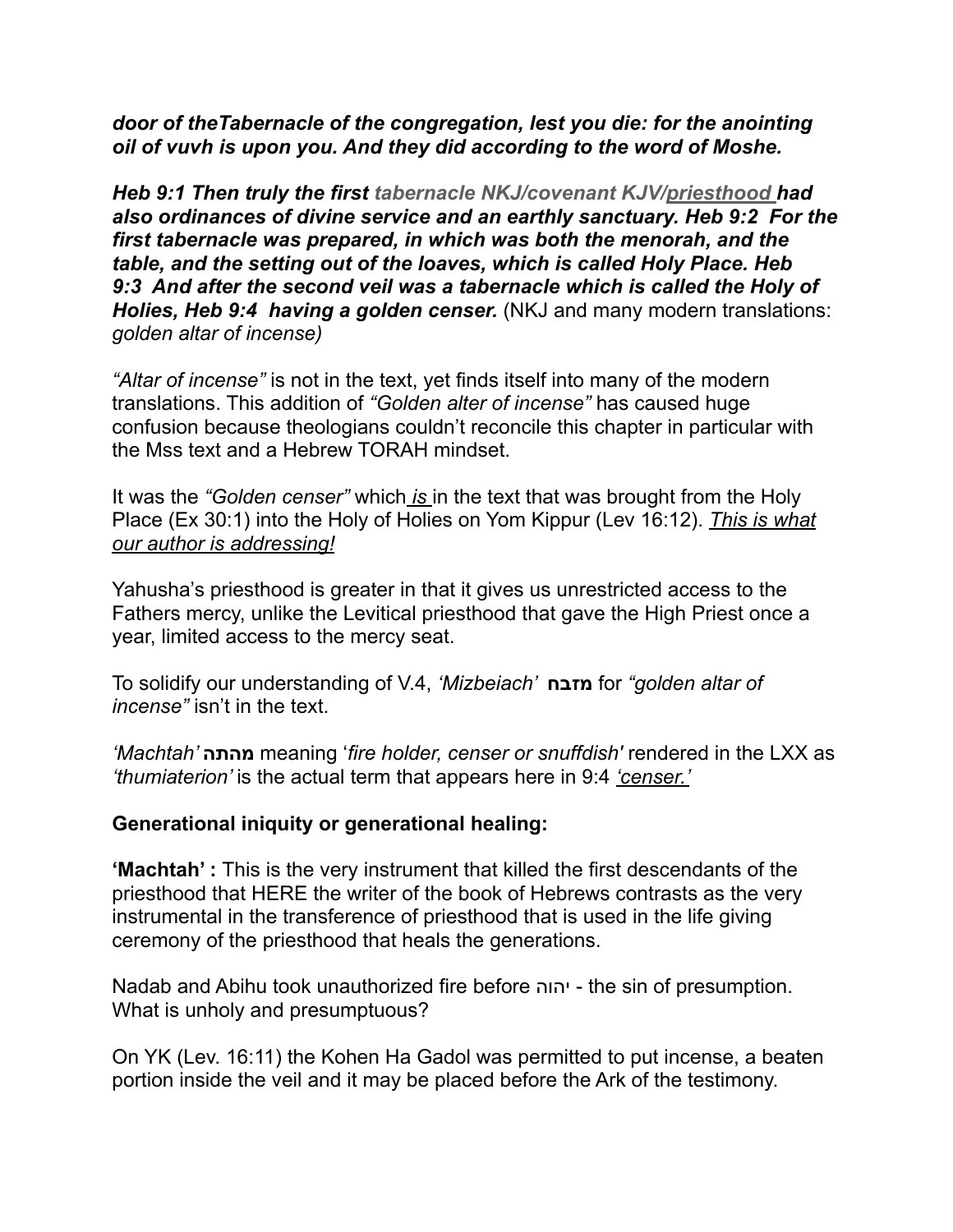Nadab and Abihu put fire (aish) in a 'Machtah' (a tool used for removing burning coals) with incense and brought strange fire (*Zuwr* - estranged/foreign/a foreigner) before (Panayim) of יהוה.

They presumed to put flaming fire (not coals) and set apart incense in their pans and held it up in יהוה face!

Instead of heeding יהוה commandments they presumed, they boldly entered into יהוה presence - as foreigners (Zuwr) using a form of pagan fire worship!

# **The belly or soul of Torah:**

**11:41** *and every creeping thing that creeps on it's belly* (mark of the scribe, middle of Torah. The third letter, vav is the very center or belly of the Torah) *whatever goes on all fours, or whatever has many feet among all creeping things that creep on the earth these you shall not eat, for they are an abomination.*

What about those pesky dietary commandments. Surely Red Lobster isn't off the table is it?

### **Genesis 1:29** Yahweh told Adam and Eve at the beginning of creation, *"Behold, I have given you every herb bearing seed, which is upon the face of the earth, and every tree, in which is the fruit of a tree yielding seed; to you it shall be for meat [food]."*

Later, in the BoC part of Torah YHWH stipulates that the green plant is given for food (Gen. 9:3). Yahweh limited edible plants to those that are green and propagate by seeds. Those plants that lack either chlorophyll or seeds, or both, are called into question — including fungi such as mushrooms as well as various parasitic plants.

Yahweh told Noah that clean animals were to go aboard the ark by sevens, but he was to limit the unclean to only two, Genesis 7:2. Noah had to know the difference because of the clean food laws.

# *Genesis 9:3 "Everything that lives and moves will be food for you. Just as I gave you the green plants, I now give you everything."*

"Everything" is defined by the change from a plant-only diet to a new diet consisting of plants \*and\* animals -- that is, "everything." But that doesn't mean one could eat \*every\* animal anymore than one could eat \*every\* plant. Let's look at the passage concerning the original vegetable diet: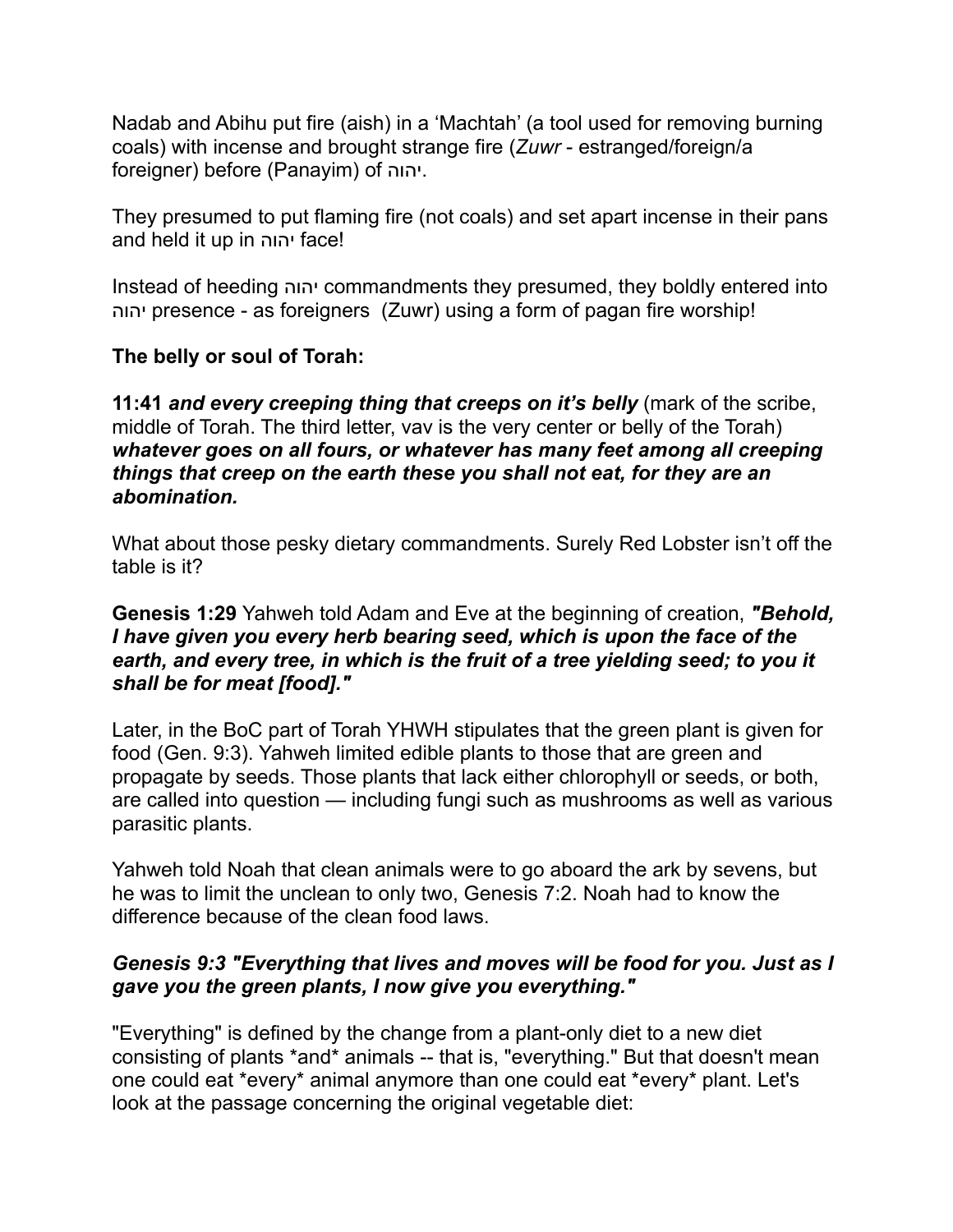# *"....I have given every green herb for food, and it was so." Genesis 1:30*

Now "every green herb" above doesn't mean "every-single existing green herb." It means "every green herb that is appropriate for food." I don't think Adam or Noah were eating poison ivy salads or snacking on poisonous berries!

# *Genesis 6:21: "And take thou unto thee of all food that is eaten, and gather it to thee; and it shall be for food for thee, and for them.'"*

Noah is commanded to take all the edible foods into the ark. So then, not 'every green herb' was edible, only 'every green herb given for food' was edible.

# *Hos 4:6 My people are destroyed for lack of knowledge. Because you have rejected knowledge, I will also reject you from being priest to Me. Since you have forgotten the Law of your God, I will also forget your sons, even I.*

The disputes of the dietary commandments is due to not spending the time in the TORAH so as to understand that the dietary commandments were *never* simply ceremonial laws restricted to the Tabernacle. This is the crux of the problem.

The doctrinal proclamation is that יהוה s dietary laws were temporary, as were God's offering and sacrificial laws.

The doctrinal belief is that יהוהs Dietary Commandments were ceremonial laws that were rescinded after Yahusha died on the tree.

But the dietary commandments were never ceremonial laws.

When the dietary commands are read in context, they have nothing to do with ceremonies; they deal strictly with cleanliness and health. יהוהs dietary commands were not issued as temporary restrictions, but as perpetual commands.

The word *'ceremonial'* and the phrase *'ceremonially clean and unclean animals'*  do NOT appear anywhere in Scripture, yet many bibles have headnotes preceding Leviticus 11 and Deuteronomy 14 that read, *"Ceremonially Clean and Unclean Animals."* These added headnotes are NOT Scripture, but instead are an inserted false doctrinal teaching of man.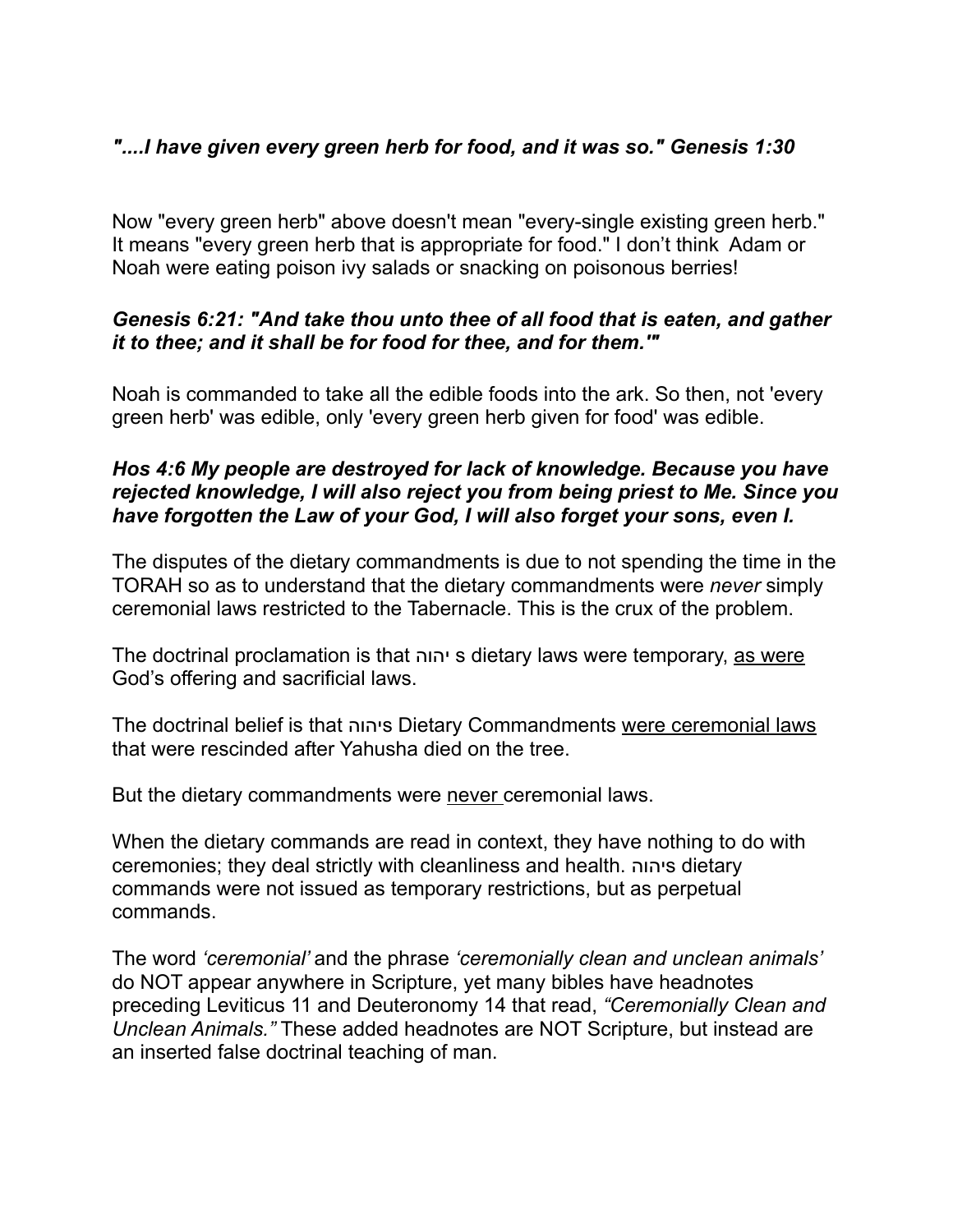If יהוה dietary laws concerning clean and unclean animals were temporary in nature, as were יהוה animal sacrifice and offering measures, the Scriptures would clearly state so…but they don't do they!

יהוהs dietary laws have always been in effect and have never been rescinded.

The false doctrine comes from a false proclamation, a sin of presumption… presuming that unclean animals were merely ceremonially unclean. There is nothing 'ceremonial' about clean and unclean creatures!

The truth is that careful study shows the Dietary Commandments are perpetual and are no more ceremonial or restrictive than are His Ten Commandments (*but then again the Church doesn't even believe all 10 should actually be kept either!*) The distinction between clean and unclean animals is first recorded in Genesis 7:2-3 and lastly in Revelation 18:2; from the first book to the last book of the Scriptures.

# **LEVITICUS 3:17:**

### *It shall be a PERPETUAL STATUTE for your generations throughout all your dwellings, that you shall eat neither fat nor blood.*

### **LEVITICUS** *11:10-11:*

#### *Anything in the seas or the rivers that do not have fins and scales, of the swarming creatures in the waters and of the living creatures that are in the waters, is an abomination to you. They SHALL REMAIN an abomination to you; of their flesh you shall not eat and their carcasses you shall have in abomination.*

Scripture nowhere supports the false doctrinal belief that יהוהs Dietary Commandments are ceremonial or that they were temporary restrictions.

Leviticus 3:17 and 11:10 confirm that יהוהs Dietary Commandments are not temporary, but PERPETUAL and they *SHALL REMAIN* in effect.

#### *Job: 14:4 Who can bring a clean thing out of an unclean? No one!*

*Hos: 5:10 The rulers of Judah were like movers of a border; I will pour out My wrath on them like water. 11 Ephraim is oppressed and broken in judgment, because he willingly walked in human traditions. Hos 12 Therefore I am as pus to Ephraim, and to the house of Judah as rottenness.*